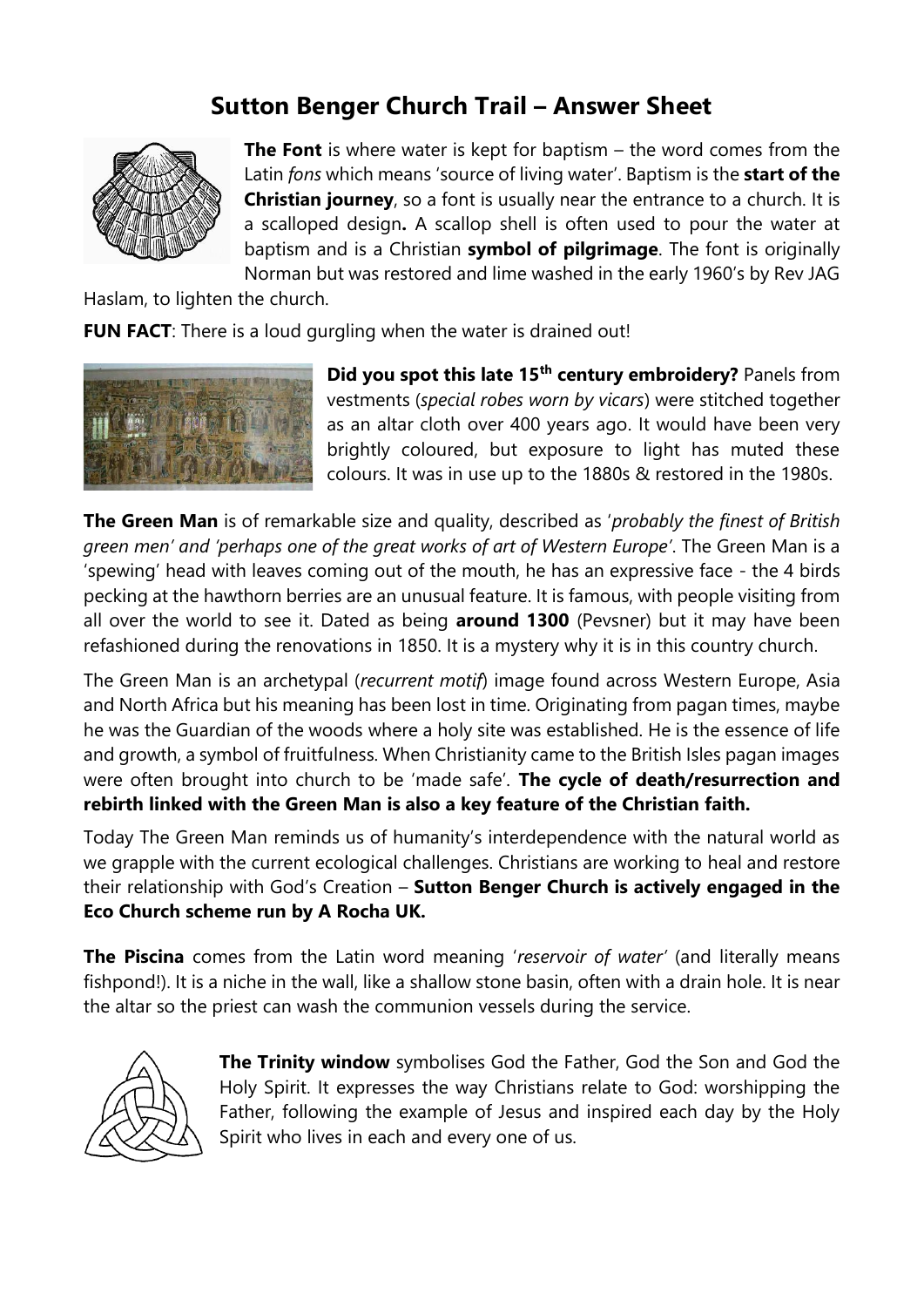

There are several stained-glass windows telling stories from the Bible – **can you find the one with Jesus knocking at a door?** Or Jesus healing a little girl? Or the one encouraging us to care for people who are hungry and thirsty?

**Did you spot this hidden angel?** If not, go and look near the pulpit!

## **The Empty Niche in the Lady Chapel (south aisle)**

Before the English Civil War there would have been **statues** in this niche. These were removed and destroyed by the Roundhead soldiers and by other Puritan iconoclasts (*destroyers of images used in religious worship*) in 16<sup>th</sup> and 17<sup>th</sup> century. There was a strong non-conformist community in Sutton Benger and surrounding villages. Several generations of the [Quaker](https://en.wikipedia.org/wiki/Quakers) Fry family lived in the village, among them John Fry, whose son [Joseph](https://en.wikipedia.org/wiki/Joseph_Fry_(type-founder)) founded the Bristol chocolate and cocoa business which became [J. S. Fry & Sons.](https://en.wikipedia.org/wiki/J._S._Fry_%26_Sons)

It is said that the original stained-glass windows were destroyed by the Parliamentarians, who often stabled their horses in churches, and had a nearby garrison in Malmesbury in the 1640's. **Did you spot this window opposite the Green Man?** Some fragments of medieval glass were salvaged and preserved in this window.





**The Door** - When the church was built hundreds of years ago the door was made in proportion to the size of the whole building, according to architectural conventions – it inspired **a sense of the greatness of God.** Today the large door is a sign of welcoming everyone in; it allows wedding parties and coffins easy entrance; and it is solid and

permanent, reminding us that the Christian faith has been an important part of Sutton Benger life for well over 1000 years.

There used to be lettering inside the church too, much of which was lime washed over in the 1960's. **Can you spot this remaining one on one of the pillars inside?**



## *We hope you enjoyed spending time in this place of reflection and stillness.*

**Before you explore the churchyard, have a look at the Porch.** Sir Harold Brakspear described it as '*a little gem of the 15th century'*. It was added many years after the church was originally built and may have come from nearby Bradenstoke Priory following Henry VIII's Dissolution of the Monasteries. **If you look at the apex of the roof you will see it looks squashed against the main building, with a little chunk cutaway to make it fit.**